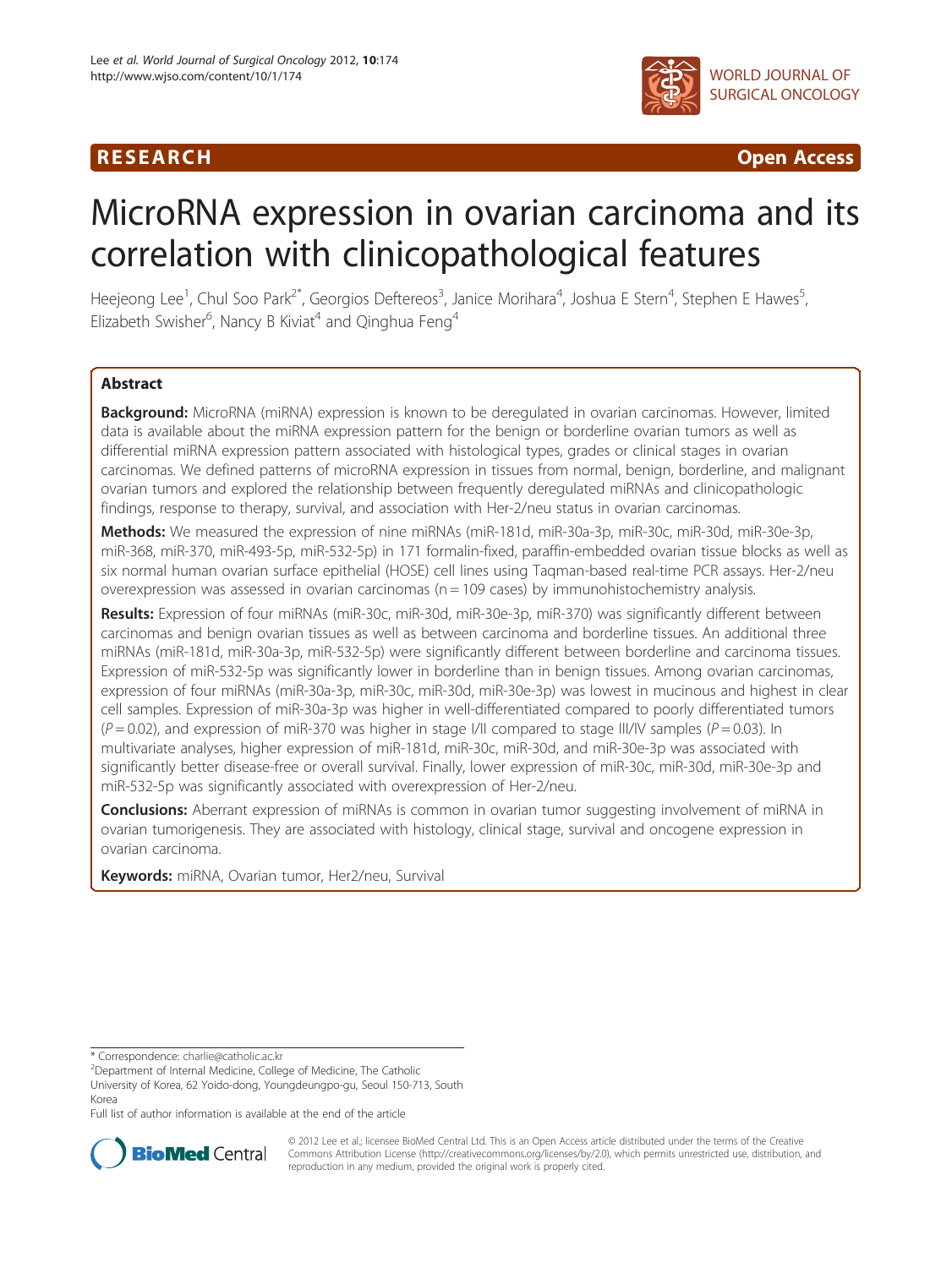## Background

Ovarian carcinoma is the most lethal form of gynecological malignancy in Korea, with a burden of 4,536 new cases and the highest mortality/incidence (M/I) ratio (44.8%) among the female genital tract cancers compared to uterine cervix (26.0%) or corpus (12.8%) cancers from 2003 to 2005 [\[1](#page-7-0)]. The majority of cases are diagnosed in late stages when metastases are already present and survival is poor [[2\]](#page-8-0). Current screening assays, such as serum CA125 and transvaginal ultrasound, lack both the sensitivity and specificity needed for effective early detection of ovarian carcinoma. Platinum-based chemotherapy is the standard treatment for patients with advanced ovarian carcinoma, and current prognostic markers include International Federation of Gynecology and Obstetrics (FIGO) stages, volume of residual tumor after cytoreductive surgery, patient age, histopathological grade, and DNA ploidy [\[3](#page-8-0)]. A better understanding of molecular alterations in ovarian carcinoma is necessary to identify novel targets for early detection and improved treatment.

MicroRNAs (miRNAs) are small noncoding RNAs that have been implicated in tumor development. They regulate target gene expression either by mRNA degradation or by translation repression [[4-11\]](#page-8-0). Each miRNA may regulate up to hundreds of target genes [[11](#page-8-0)]. During tumor development, aberrant expression of miRNAs can either inactivate tumor suppressor genes or activate oncogenes, thus promoting tumor formation [\[4-6,8-10,12\]](#page-8-0). Because expression of miRNAs is tissue-specific, detectable in blood [[13](#page-8-0)], and correlates with clinical cancer behaviors [[14](#page-8-0)], miRNAs are potential valuable biomarkers.

Numerous studies have identified both upregulated and downregulated miRNAs in ovarian carcinoma samples, using both candidate gene [\[6,13,15](#page-8-0)] and global profiling [[16-25](#page-8-0)] approaches. Aberrant expression of miRNAs has also been associated with tumor histology [\[6,19](#page-8-0)], response to therapy [[21,24\]](#page-8-0) and survival [\[26\]](#page-8-0). However, most studies have compared miRNA expression to either normal ovarian tissues or human ovarian surface epithelial (HOSE) cell lines; it is unknown whether these samples represent miRNA expression in normal ovarian epithelial cells [[18,27\]](#page-8-0).

We previously identified methylation of three ovarian carcinoma-specific genes (MINT31, RASSF1, and CDH13) significantly associated with Her-2/neu overexpression [[28](#page-8-0)]. Using the TargetScan database [\(www.targetscan.org](http://www.targetscan.org)) we identified nine miRNAs that regulate these three genes: miR-368 targeting MINT31, miR-181d, miR-30a-3p, miR-30c, miR-30d, miR-30e-3p, miR-370, miR-493-5p and miR-532-5p targeting CDH13, and miR-181d targeting RASSF1. In the present study, we determined the expression of these nine miRNAs in benign, borderline and ovarian carcinoma tissues, as well as HOSE cell lines and normal ovarian tissues by quantitative real-time reverse transcription-PCR. In addition, miRNA expression was correlated with Her-2/neu expression as well as clinicopathologic status in ovarian carcinoma.

### Methods

#### Clinical ovarian tissue samples

A total of 171 archived formalin-fixed, paraffin-embedded (FFPE) tissue blocks of normal ovaries (22), and benign (17), borderline (23) or ovarian carcinoma (109) were obtained from the pathology department of Bucheon St. Mary's Hospital, located in the Gyeongin region of South Korea, from 1994 to 2004. The patients' ages ranged from 16 to 88 years, with a median of 52 years. Median ages of normal, benign, borderline and carcinoma patients were 55 years (range 49 to 68 years), 43 years (range 16 to 88 years), 35 years (range 17 to 72 years), and 52 years (range 20 to 85 years) respectively, with patients with normal pathology significantly older than women with benign  $(P = 0.02)$  or borderline  $(P = 0.0006)$  neoplasms, and women with carcinomas significantly older than women with borderline  $(P = 0.0007)$  neoplasms. None of the study subjects had a known family history of breast and/or ovarian cancer, or BRCA1 germ-line mutations. Histologic diagnoses were reviewed by two independent pathologists. Normal and benign tissues were obtained from patients who had oophorectomy for benign uterine pathologies. For carcinoma tissue blocks, only primary tumor blocks before treatment and those with more than 80% tumor content were used for this study. Detailed pathological features of benign, borderline, and carcinomas are presented in Table [1.](#page-2-0)

Of the 109 patients with ovarian carcinoma, 41 patients were lost due to transferring to a different hospital, the remaining 68 patients were followed after surgery, both treatment and survival information was extracted from their medical records. Of these patients, 62 received platinum-based chemotherapy and 32 of them subsequently received paclitaxel chemotherapy, the remaining 6 patients did not have any chemotherapy. Among patients who received chemotherapy, platinumsensitive cases were defined as those who had a progression-free survival of at least six months after the completion of chemotherapy. Platinum-resistant cases were defined as patients who progressed through, had persistent disease at the completion of chemotherapy, or had recurrent disease within six months after the chemotherapy. Overall survival was calculated from the initiation date of primary chemotherapy until the death or the last follow-up visit (up to 122 months). Diseasefree survival was defined as the interval from the initiation date of primary chemotherapy to the date of progression.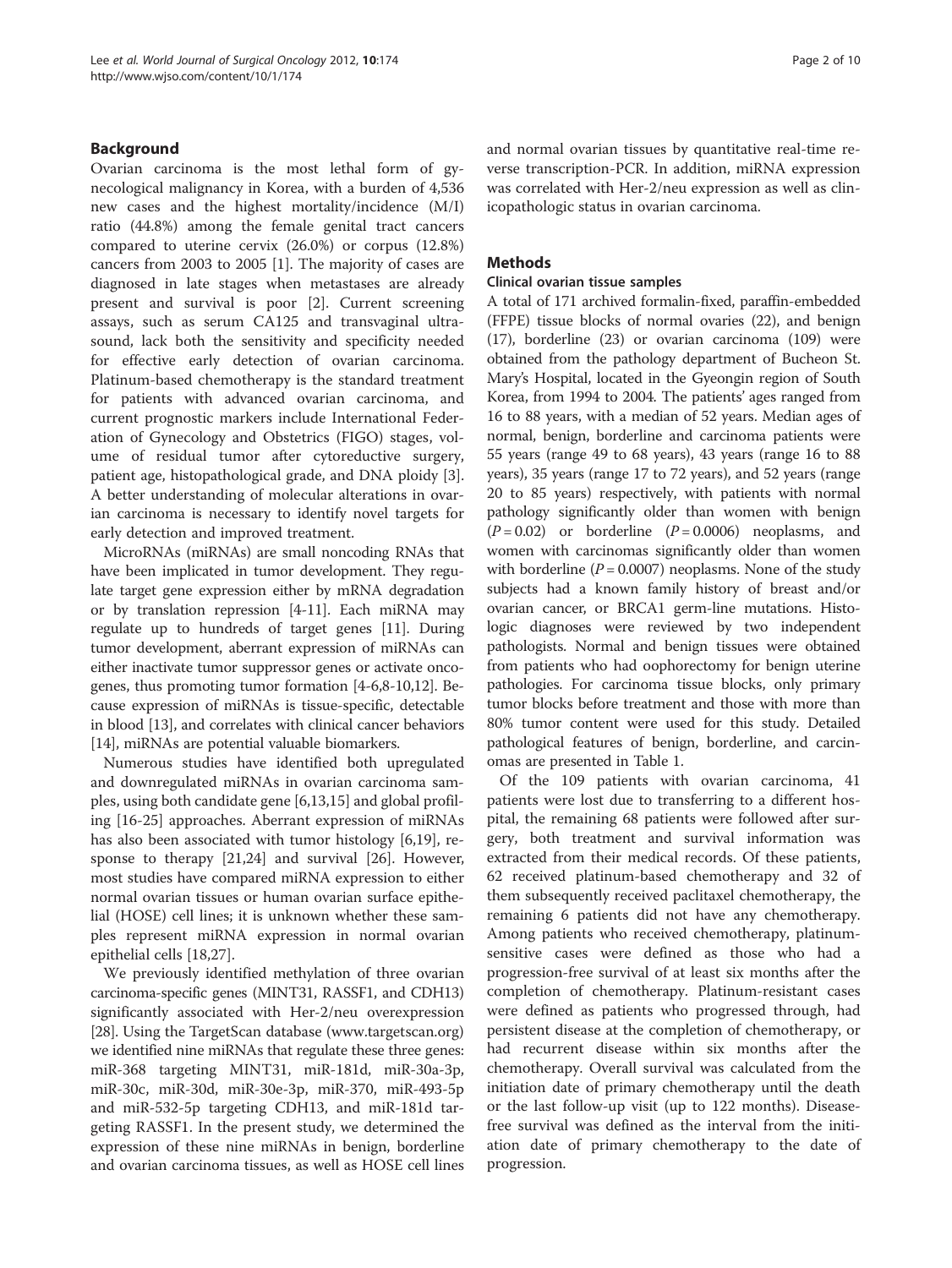<span id="page-2-0"></span>

|  |  | Table 1 Pathological features of 149 ovarian samples |  |  |
|--|--|------------------------------------------------------|--|--|
|--|--|------------------------------------------------------|--|--|

| <b>Tissue diagnosis</b>             | Number (%) |
|-------------------------------------|------------|
| <b>Benign tumors</b>                | 17 (11.4)  |
| Serous                              | 7          |
| Mucinous                            | 10         |
| <b>Borderline tumors</b>            | 23 (15.4)  |
| Serous                              | 8          |
| Mucinous                            | 15         |
| <b>Carcinomas</b>                   | 109 (73.2) |
| Histology                           |            |
| Serous                              | 66         |
| Mucinous                            | 24         |
| Endometrioid                        | 12         |
| Clear cell                          | 7          |
| Grade and differentiation*          |            |
| Well-differentiated (grade 1)       | 19         |
| Moderately differentiated (grade 2) | 57         |
| Poorly differentiated (grade 3)     | 32         |
| FIGO stage*                         |            |
| $\overline{\phantom{a}}$            | 36         |
| $\mathbf{  }$                       | 8          |
| $\mathbf{III}$                      | 58         |
| IV                                  | 6          |

\*Histologic grade and International Federation of Gynecology and Obstetrics (FIGO) stage missing for one ovarian carcinoma case.

#### HOSE cell lines

Six normal HOSE cell lines were established from fresh ovarian scrapings of patients with benign ovarian conditions at the time of surgery and were subsequently immortalized with HPV16 E6/E7 oncogenes. These cell lines were cultured in mammary epithelial cell growth medium (MEGM) (BulletKit, Clonetics; Lonza Group Ltd, Basel, Switzerland) supplemented with 1% fetal bovine serum, 1% penicillin G sodium and streptomycin sulfate. Epithelial purity was confirmed by cytokeratin expression using immunohistochemistry analysis.

#### RNA extraction

Total RNA from FFPE tissues was extracted using RecoverAllTM Total Nucleic Acid Extraction Kit following the manufacturer's protocol (Ambion Inc., Austin, TX, USA). RNA was extracted from HOSE cell lines using the same kit simply by omitting the deparaffination steps. RNA concentration and purity was assessed using UV spectrophotometer.

## Reverse transcription and quantitative real-time PCR (qPCR)

Reverse transcription and quantitative polymerase chain reactions were performed for the following miRNAs: miR-181d, miR-30a-3p, miR-30c, miR-30d, miR-30e-3p, miR-368, miR-370, miR-493-5p, and miR-532-5p using the TaqManTM MicroRNA Reverse Transcription Kit and the TaqMan<sup>TM</sup> MicroRNA Assays in triplicate (Applied Biosystems, Foster City, CA, USA). U6 small nuclear 2 (RNU6b) was used to normalize input of total small RNA. Absolute quantification for each miRNA as well as RNU6b was performed using a standard curve generated by serial dilution of reverse transcribed total RNA extracted from VK2 cells, and expression of each miRNA was presented as the ratio between miRNA and RNU6b (RQ).

## Immunohistochemical analysis of Her-2/neu overexpression

Archived ovarian carcinoma tissue blocks were used for immunohistochemistry analysis of Her2/neu overexpression. Four-micron sections of FFPE tissue were cut and placed on Superfrost Plus microscope slides (VWR International, Radnor, PA, USA). The tissue sections were deparaffinized and rehydrated through graded alcohols. Endogenous peroxidase activity was blocked by incubation in 3%  $H_2O_2$ . Antigen retrieval was carried out with 0.01 M citrate buffer pH 6.0 and microwave heat induction. Approximately 100 μl of Her2/neu primary rabbit polyclonal antibody (diluted 1:8,000) (DakoCytomation, Glostrup, Denmark) or antibody diluents lacking the primary antibody was applied to each slide. The slides were washed, and biotinylated anti-rabbit antibody (diluted 1:500) (Vector Laboratories Burlingame, CA, USA) was applied. After a second wash, the avidinbiotin-peroxidase complex (Vector Laboratories) was applied. Color development was accomplished by incubation in diaminobenzidine with  $3\%$  H<sub>2</sub>O<sub>2</sub> as a substrate, and nickel chloride enhancement. The slides were counterstained with methyl green, dehydrated through graded alcohols, cleared in xylene, and coverslipped with permanent mounting media. All cases were reviewed and scored without knowledge of other laboratory or clinical results. A case was scored as positive for Her-2/neu overexpression if it exhibited a staining intensity of 2+ to 3+ with circumscribed membrane staining in more than 10% neoplastic cells, but not in normal cells. A case was scored as negative for Her-2/neu overexpression if staining was absent (score 0), staining intensity was 1+ or less, or if circumscribed membrane staining was absent regardless of staining intensity. Each batch of slides was run with a known tissue lacking Her-2/neu overexpression as the negative control and a known tissue with Her-2/neu overexpression as the positive control, as well as control breast cancer cell lines with known levels of Her2/neu expression (MDA-231  $(0)$ , MDA-175  $(1+)$ and SK-BR-3 (3+)) (HercepTest™ Interpretation Manual, DakoCytomation) [\[29](#page-8-0)].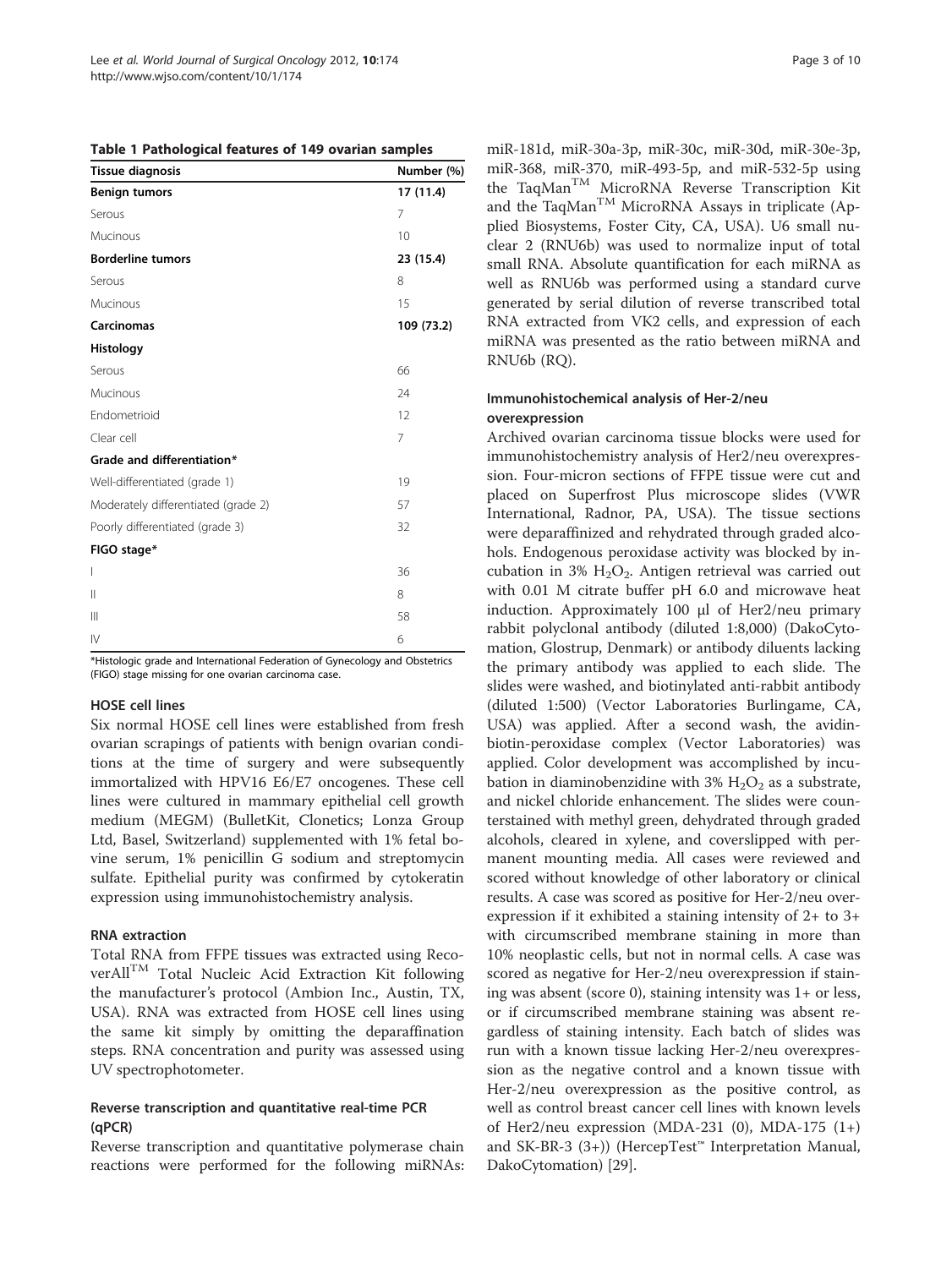#### <span id="page-3-0"></span>Statistical analysis

Expression values of all nine microRNAs were  $log_{10}$ transformed in order to normalize the distribution of these measurements for all statistical analyses. ANOVA was used to compare patients' age across histology and clinicopathological findings with respect to the RQ of miRNA expression. In the final analysis, multivariable adjustments were made to adjust for the potentially confounding effects of histological type, stage, grade, and Her2/neu expression. All P-values were adjusted for multiple comparisons using false discovery rates. Cox proportional hazards models were used to assess the associations between miRNA expression and overall and disease-free survival. From these models, risk estimates, expressed as hazard ratios (HR), and 95% confidence intervals (CI) were calculated. A two-sided 0.05 test level determined statistical significance for all analyses. All analyses were conducted using SAS version 9.2 (SAS Institute Inc., Cary, NC, USA).

Informed consent was obtained according to procedures approved by the Human Subjects Committee of the Catholic University of Korea and University of Washington.

## Results

## MicroRNA expression in clinical samples

We detected significant difference of miRNAs expression among HOSE cell lines, normal ovaries and benign ovarian neoplasms (see Additional file [1](#page-7-0)). Because of the potential artifacts introduced by in vitro culturing and transformation in HOSE cell lines and the high content of stroma cells in normal ovarian tissues, we decided to use benign ovarian neoplasms as normal control. Expression of four miRNAs (miR-30c, 30d, 30e-3p, and 370) was significantly different between benign neoplasms and ovarian carcinoma: expression of miR-30c  $(P = 0.02)$ , miR-30d  $(P = 0.001)$  and miR-30e-3p  $(P < 0.0001)$ was higher while expression of miR-370  $(P = 0.05)$  was

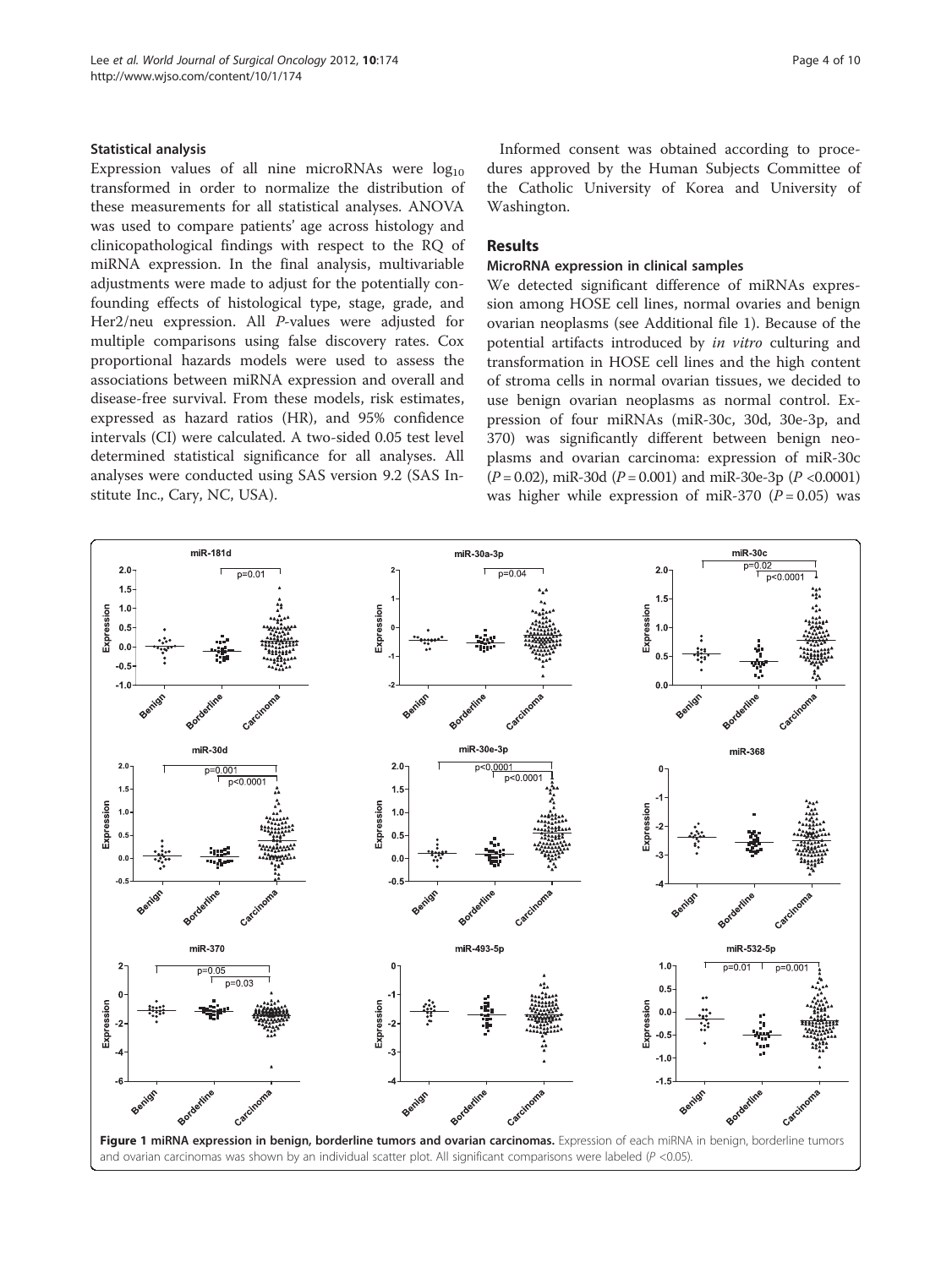lower in ovarian carcinomas. In addition, expression of miR-532-5p  $(P = 0.01)$  was lower in borderline than in benign neoplasms. Finally, we also observed significant differences in expression between borderline neoplasms and carcinomas for seven out of nine miRNAs (Figure [1\)](#page-3-0).

## Association of microRNA expression and histological types in ovarian carcinomas

Among ovarian carcinoma, we determined whether expression of specific miRNAs was associated with histological types (Figure 2). Expression of miR-30a-3p  $(P = 0.0002$  for serous and  $P < .0001$  for mucinous), miR-30c ( $P = 0.01$  for serous and  $P = 0.0006$  for mucinous), and miR-30e-3p ( $P = 0.006$  for serous and  $P = 0.0005$  for mucinous) were significantly higher in clear cell samples than in both serous and mucinous samples. Expression of miR-30d  $(P = 0.03)$  was significantly higher in clear cell samples than in mucinous samples. Lastly, expression of miR-30c ( $P = 0.04$ ) and miR-30d ( $P = 0.04$ ) were significantly higher in serous carcinomas than in mucinous samples, and expression of miR-30e-3p  $(P = 0.04)$ was significantly higher in clear cell than in endometrioid carcinomas.

## Association of microRNA expression and Her2/neu status, stage and grade in ovarian carcinomas

In order to assess the independent associations between miRNA expression and histological type, stage, grade and Her-2/neu overexpression in ovarian carcinomas, we conducted multiple ANOVA. Expression of miR-30a-3p was significantly higher in well-differentiated carcinomas (grade 1) compared to poorly differentiated carcinomas (grade 3) ( $P = 0.02$ ) and expression of miR-181d was marginally higher in well-differentiated carcinomas (grade 1) compared to poorly differentiated carcinomas (grade 3)  $(P = 0.08)$ . In addition, expression of miR-370 was significantly higher in stage I/II carcinomas compared to stage III/IV ( $P = 0.03$ ) carcinomas.

Of 109 carcinomas analyzed for Her2/neu overexpression, 38 (34.9%) were negative for Her2/neu expression, 39 (35.8%) had 1+ staining, 20 carcinomas (18.4%) had 2+ staining, and 12 (11.0%) had 3+ staining. We defined 2+ or 3+ staining cases as positive for Her2/neu expression in ovarian carcinoma (28). Expression of miR-30c ( $P =$ 0.01), miR-30d  $(P = 0.002)$ , miR-30e-3p  $(P = 0.008)$  and miR-532-5p ( $P = 0.002$ ) were significantly downregulated in Her2/neu-positive ovarian carcinomas (Figure [3](#page-5-0)). In addition, expressions of miR-181d ( $P = 0.07$ ), miR-30a-3p

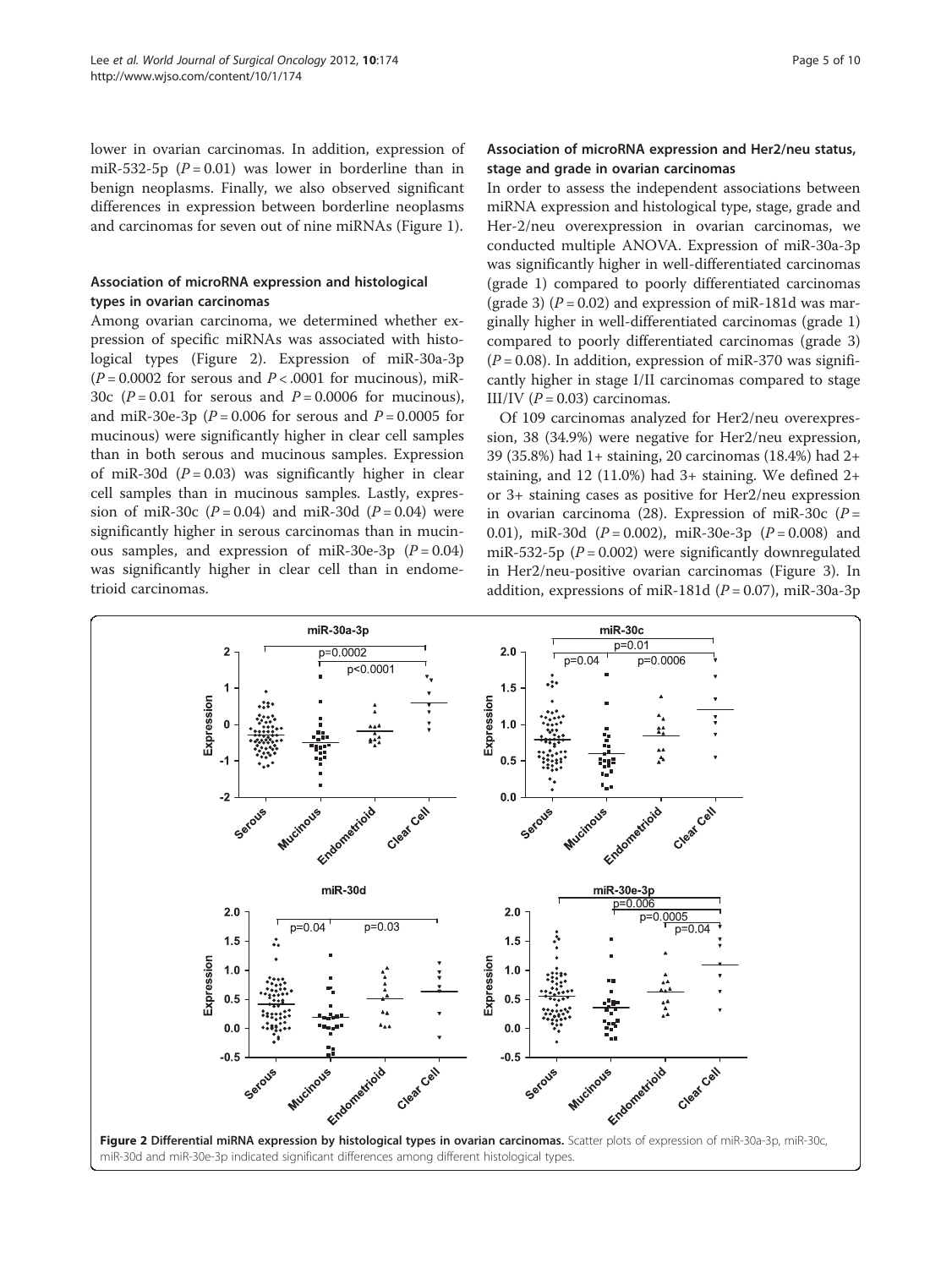<span id="page-5-0"></span>

 $(P = 0.12)$ , miR-493-5p  $(P = 0.06)$  and miR-368  $(P = 0.08)$ were downregulated in Her2/neu-positive ovarian carcinomas (data not shown).

## Association of microRNA expression and platinum sensitivity, disease recurrence and survival

Although expression of miR-30d was marginally upregulated in ovarian carcinomas which were platinum sensitive  $(P = 0.054)$  as opposed to those that were platinum resistant, none of the nine miRNAs were significantly associated with platinum sensitivity (data not shown). Interestingly, miR-30d was also downregulated in subjects who had recurrent disease  $(P = 0.15)$ .

We investigated whether there was an association between miRNA expression overall and disease-free survival among carcinomas (Table 2). Among the 68

Table 2 Cox proportional hazards regression analysis of the relation between miRNAs and overall and disease-free survival

|            | Overall survival $(n = 68)$ |         |                       |         | Disease-free survival $(n = 58)$ |         |                       |         |
|------------|-----------------------------|---------|-----------------------|---------|----------------------------------|---------|-----------------------|---------|
|            | Univariate analysis         |         | Multivariate analysis |         | Univariate analysis              |         | Multivariate analysis |         |
|            | HR (95% CI)                 | P value | HR (95% CI)           | P value | HR (95% CI)                      | P value | <b>HR (95% CI)</b>    | P value |
| miR-181d   | $0.51(0.19-1.41)$           | 0.20    | $0.42(0.14-1.23)$     | 0.11    | $0.60(0.26 - 1.41)$              | 0.25    | $0.34(0.12-0.94)$     | 0.04    |
| miR-30a-3p | $0.50(0.20-1.26)$           | 0.14    | $0.48(0.19-1.18)$     | 0.11    | $0.56(0.27-1.16)$                | 0.12    | $0.46(0.21-1.00)$     | 0.05    |
| $miR-30c$  | $0.48$ $(0.13 - 1.76)$      | 0.27    | $0.37(0.10-1.44)$     | 0.15    | $0.44(0.15-1.30)$                | 0.14    | $0.27(0.08-0.92)$     | 0.04    |
| $miR-30d$  | $0.33(0.11-1.06)$           | 0.06    | $0.25(0.07-0.82)$     | 0.02    | $0.41(0.16-1.08)$                | 0.07    | $0.33(0.12-0.90)$     | 0.03    |
| miR-30e-3p | $0.57(0.20-1.61)$           | 0.29    | $0.48(0.17 - 1.37)$   | 0.17    | $0.48(0.20-1.18)$                | 0.11    | $0.39(0.16-0.94)$     | 0.04    |
| miR-368    | 1.60 (0.70-3.68)            | 0.27    | 1.79 (0.75-4.25)      | 0.19    | $0.84(0.39-1.78)$                | 0.64    | $0.92(0.43-1.97)$     | 0.84    |
| miR-370    | 1.25 (0.65-2.39)            | 0.51    | 1.83 (0.78-4.31)      | 0.17    | 1.23 (0.74-2.06)                 | 0.43    | 1.77 (0.93-3.34)      | 0.08    |
| miR-493-5p | 1.16 (0.47-2.84)            | 0.75    | $1.51(0.57-4.00)$     | 0.41    | $1.27(0.58-2.77)$                | 0.55    | 1.70 (0.74-3.94)      | 0.21    |
| miR-532-5p | $0.89(0.32 - 2.52)$         | 0.83    | $0.84(0.30-2.36)$     | 0.74    | $0.84(0.34-2.07)$                | 0.70    | $0.69(0.27-1.74)$     | 0.43    |

CI, confidence interval; HR, hazard ratio.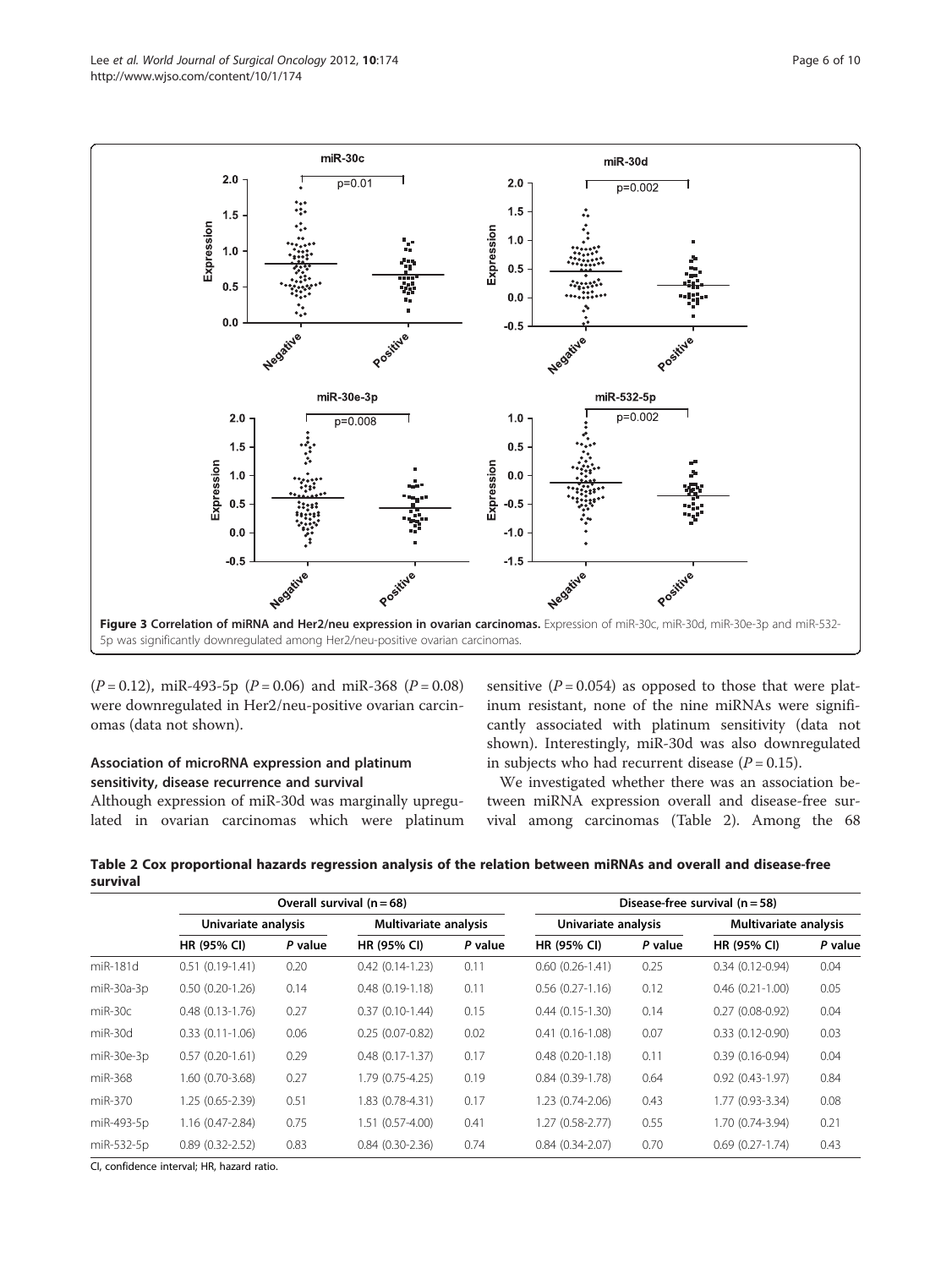women available for overall survival analysis, 21 of them died during follow-up and their median survival time was 72 months. There were 58 women available for disease-free survival analysis, 30 of them recurred during follow-up and their median disease-free survival time was 32 months. All miRNAs except for three (miR-368, miR-370, and miR-493-5p) had hazard ratios less than one for every one unit increase in log<sub>10</sub> miRNA expression for both overall and disease-free survival. In univariate models investigating overall survival, there was a moderate decreased risk of death associated with increased expression of miR-30d ( $P = 0.06$ ). This association achieved significance after adjusting for age and stage  $(P = 0.02)$ . In a univariate model investigating disease-free survival, there was a moderate decreased risk of recurrence for miR-181d  $(P = 0.25)$ , miR-30c  $(P = 0.14)$ , miR-30d  $(P = 0.07)$ , and miR-30e-3p ( $P = 0.11$ ). These associations became significantly associated with a decreased risk of recurrence after adjusting for age and stage.

## **Discussion**

In the present study, we identified that expression of four miRNAs was significantly different between ovarian carcinomas and benign neoplasms, and differential miRNA expression was associated with histological types, grade and stage, as well as both disease-free survival and overall survival. Finally, miRNA expression was associated with Her2/neu oncogene expression. To the best of our knowledge, this is the first study that miRNA expression in ovarian carcinomas was compared to benign neoplasms by the quantitative real-time PCR method.

This study is the first to examine the relationship between miRNA alterations and Her-2/neu expressions in ovarian carcinomas. Several studies have identified specific miRNAs associated with Her2/neu expression in breast cancers. Using stepwise artificial neural networks (ANN) analysis, Lowery et al. identified a predictive miRNA signature (miR-520d, miR-181c, miR-302c, miR-376b, miR-30e) corresponding with Her2/neureceptor status [[30\]](#page-8-0). Huang et al. [[31](#page-8-0)] showed that miR-21 is upregulated in Her2/neu-positive breast cancer cells via the MAPK (ERK1/2) pathway. The expression of miR-221 and miR-222 was significantly elevated in Her2/neu-positive primary human breast cancer tissues when compared with Her2/neu-negative tissue samples [\[32\]](#page-8-0).

We previously identified that methylation of three genes (MINT31, RASSF1, and CDH13) was significantly associated with Her2/neu overexpression in ovarian carcinoma from the United States [[28\]](#page-8-0). In this study, we determined whether expression of miRNAs targeting these three genes was also associated with Her2/neu overexpression. Based on findings using the TargetScan software, miR-368 targets MINT31, miR-181d, 30a-3p, 30c, 30d, 30e-3p, 370, 493-5p, and 532-5p target CDH13,

and miR-181d targets RASSF1. Interestingly, expression of miR-30c, 30d, 30e-3p and 532-5p were significantly higher in Her-2/neu-negative than in Her-2/neu-positive ovarian carcinoma. Based on our data, we hypothesize that CDH13 can be downregulated in ovarian carcinoma by two different pathways: in Her2/neu-negative ovarian carcinoma, CDH13-targeting miRNAs are sufficient to inactivate CDH13; in Her2/neu-positive ovarian carcinoma, these miRNAs are downregulated, CDH13 was inactivated through promoter DNA methylation. The high percentage of Her2/neu-positive ovarian carcinomas (29.4%) in the present study is likely due to the inclusion of 39% non-serous carcinomas (mucinous, endometrioid and clear cell types). The percentage of Her2/neu-positive serous carcinomas and non-serous carcinomas was 22.7% and 39.5% respectively in our study, which is consistent with what has been reported [[33](#page-8-0)].

Our data on miRNA expression in ovarian carcinomas are consistent with what have been reported in the lit-erature [[6,19,26\]](#page-8-0). Wyman et al. showed that miR-30c, miR-30d and miR-30e were upregulated, while miR-493 was downregulated in ovarian carcinomas when compared to normal HOSE cell lines, and expression of miR-30a was specific to the clear cell histological type [[19\]](#page-8-0). Zhang et al. reported downregulation of miR-368 and 370 in ovarian carcinomas [\[6](#page-8-0)]. Laios et al. showed significant downregulation of miR-30d in patients with recurrent ovarian carcinomas [\[26\]](#page-8-0). However, our study is unique in that we compared miRNA expression in ovarian carcinoma to benign or borderline tumor, whereas previous studies used HOSE cell lines or normal ovaries as controls. We identified that expression of four miRNAs (miR-30c, 30d, 30e-3p, and 370) was significantly different between ovarian carcinoma and benign tumor. Furthermore, expression of one miRNA was different between benign and borderline tumor and expression of seven miRNAs was different between borderline tumor and carcinoma. From our results, we hypothesize that these miRNAs are involved in ovarian tumorigenesis, especially at the stage of progression from borderline tumor to carcinoma. We identified that several miRNAs (miR-30a-3p, miR-30c, miR-30d, and miR-30e-3p) differently expressed in ovarian carcinoma with different histological types and this finding is pertinent to the fact that different histological types are biologically and pathogenetically distinct entities [\[16](#page-8-0)]. Although we did not detect downregulation of miR-368 in poorly differentiated carcinoma, which had been previously reported [\[6](#page-8-0)], we identified that high expression levels of miR-30a-3p and 370 were associated with welldifferentiated tumor grade and early clinical stage in ovarian carcinoma, respectively.

Several studies reported association of expression of miR-30c and 370 with response to chemotherapy in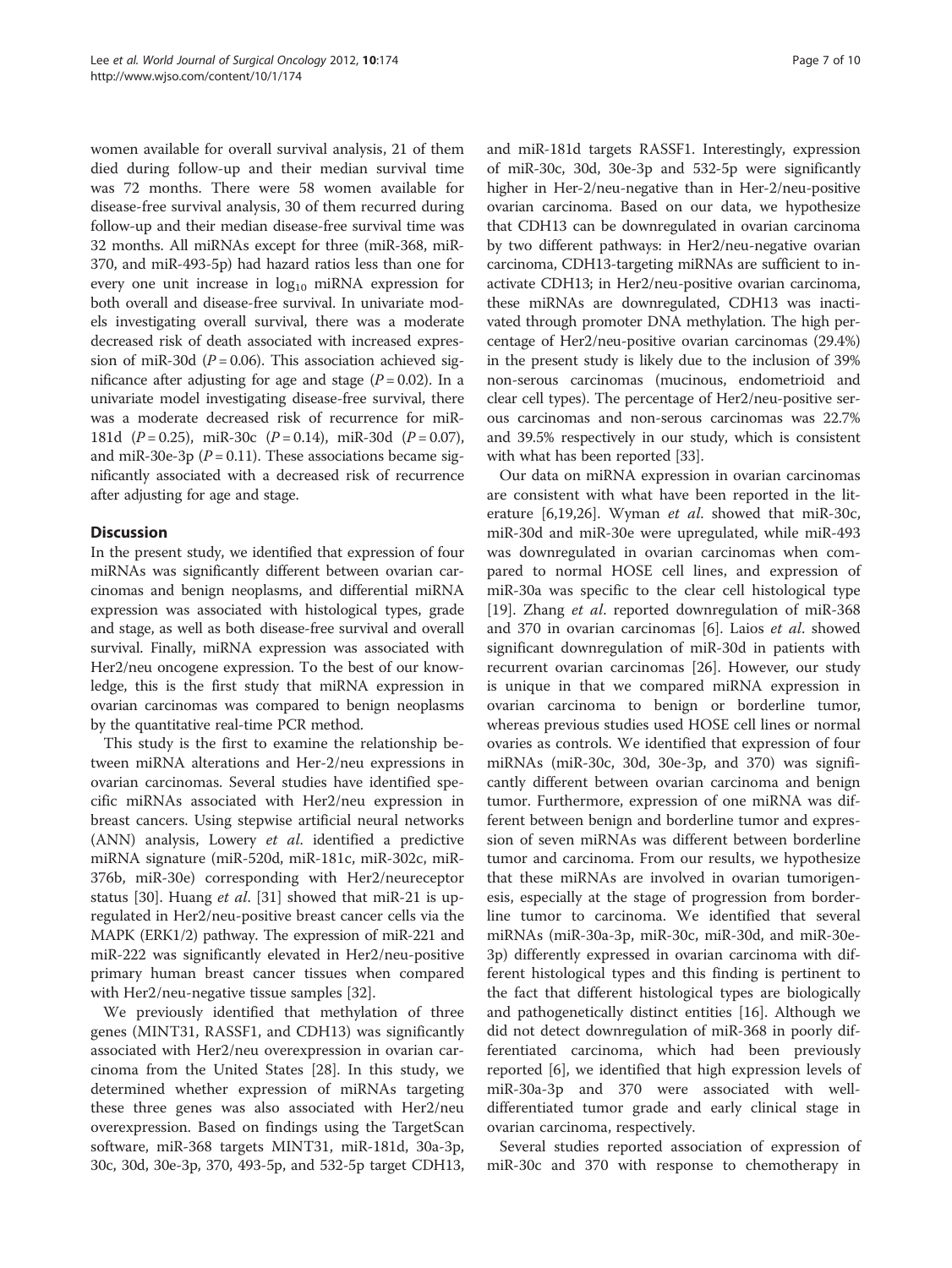<span id="page-7-0"></span>ovarian carcinoma [\[21,24\]](#page-8-0). However, we did not detect any significant association between miRNA expression and platinum sensitivity in our study, although miR-30d were marginally upregulated in subjects who were platinum sensitive. The miRNA expression discrepancy we observed might be due to differences in type of specimens (cell lines versus tumor tissue), the inclusion of different histological subtypes, heterogeneity of the tumor, and RNA isolation protocols and detection platforms [[27\]](#page-8-0). For example, more than 40% (44/108) of our carcinoma samples was early stage (I/II) and 39% of the early stage cases (17/44) were mucinous histology.

We showed that expression of miR-30d was significantly associated with both overall survival and diseasefree survival in the multivariate analysis. In addition, miR-181d, miR-30c and miR-30e-3p were also significantly associated with disease-free survival in the multivariate analysis. Several studies have investigated the role of miRNA expression as prognostic markers in ovarian carcinoma [[20,21](#page-8-0),[27](#page-8-0),[34](#page-8-0),[35](#page-8-0)]. Hu et al. showed that high expression of miR-200a was associated with recurrencefree survival and overall survival in ovarian carcinoma using multivariate Cox proportional analysis [\[36](#page-8-0)]. Leskelä et al. showed that high expression of miR-429 was associated with both recurrence-free survival and overall survival in ovarian carcinomas [[37\]](#page-8-0). Wurz et al. showed that a higher ratio of miR-221/222 was associated with better overall survival [\[38\]](#page-8-0). A recent study in stage I ovarian carcinomas indicated that high expression of miR-200c was associated with better progression-free and overall survival [[39](#page-8-0)].

Expression of miR-30c, 30d and 30e-3p has also been associated with survival in other types of cancer. For example, downregulation of expression of miR-30c has been associated with shorter progression-free survival in clear cell renal carcinoma [\[40\]](#page-9-0) and breast cancer [[41\]](#page-9-0), but better survival in malignant mesothelioma [[42\]](#page-9-0), and low plasma level of miR-30e-3p was associated with shorter disease-free survival in non-small cell lung cancer [[43](#page-9-0)]. However, upregulation of miR-30d was correlated with shorter time to recurrence and reduced overall survival in melanoma [[44](#page-9-0)] and non-small cell lung cancer [\[45\]](#page-9-0).

We detected significant differences among HOSE cell lines, normal ovarian tissues and benign neoplasms (supplemental data), this is consistent with what we had previously reported for DNA methylation analysis [\[28](#page-8-0)]. Since most of existing miRNA analysis studies used either HOSE cell lines or normal ovaries as normal controls, the reported results and conclusions should be interpreted with caution.

#### **Conclusions**

We identified several miRNAs being aberrantly expressed in ovarian carcinomas when compared to benign or borderline ovarian tumors, suggesting that these miRNAs are involved in ovarian tumorigenesis. In addition, expression of some miRNAs was associated with distinct histological type while expression of others was associated with grade and clinical stage. Finally, expression of some miRNAs was associated with survival and oncogene expression in ovarian carcinomas. Future studies are needed to validate our findings and further elucidate the mechanism of miRNA expression regulation during ovarian tumorigenesis.

## Additional file

[Additional file 1:](http://www.biomedcentral.com/content/supplementary/1477-7819-10-174-S1.pdf) miRNA expression in HOSE cell lines, normal ovaries, and benign ovarian tumors. Expression of miR-181d, miR-368, and miR-370 was significantly different between cell lines and normal ovaries as well as between cell lines and benign tumors. In addition, expression of miR-30c and miR-30e-3p was significantly different between cell lines and normal ovaries, and expression of miR-30c was significantly different between normal ovaries and benign tumors.

#### Abbreviations

CI: confidence interval; FFPE: formalin-fixed, paraffin-embedded; FIGO stage: International Federation of Gynecology and Obstetrics; HOSE cell lines: human ovarian surface epithelial; HR: hazard ratio; MEGM: mammary epithelial cell growth medium; M/I ratio: mortality/incidence ratio; miRNA: microRNA; qPCR: quantitative real-time PCR; RNU6b: U6 small nuclear 2; RQ: ratio between miRNA and RNU6b.

#### Competing interests

The authors have no commercial or other associations that might pose a conflict of interest.

#### Authors' contributions

HL, CP, GD, and JM conducted the experiments and HL drafted the manuscript. JS analyzed the data and SH assisted in the manuscript preparation. ES provided HOSE cell lines and assisted during the experiments and in the manuscript preparation. NK and QF conceptualized, edited, and revised the manuscript. All authors have read and approved the final manuscript.

#### Acknowledgement

None.

#### Author details

<sup>1</sup>Department of Pathology, College of Medicine, The Catholic University of Korea, 327, Sosa-ro, Wonmi-gu, Bucheon, Gyeonggi-do 420-717, South Korea. 2 Department of Internal Medicine, College of Medicine, The Catholic University of Korea, 62 Yoido-dong, Youngdeungpo-gu, Seoul 150-713, South Korea. <sup>3</sup> Department of Pathology, Allegheny General Hospital, 320 East North Avenue, Pittsburgh, PA 15212, USA. <sup>4</sup>Department of Pathology, School of Medicine, University of Washington, 1959 North East Pacific Street, Seattle, WA 98195, USA. <sup>5</sup>Department of Epidemiology, School of Public Health, University of Washington, 1959 North East Pacific Street, Seattle, WA 98195, USA. <sup>6</sup>Department of Obstetrics and Gynecology, School of Medicine, University of Washington, 1959 North East Pacific Street, Seattle, WA 98195, USA.

#### Received: 9 May 2012 Accepted: 16 July 2012 Published: 27 August 2012

#### References

1. Won YJ, Sung J, Jung KW, Kong HJ, Park S, Shin HR, Park EC, Ahn YO, Hwang IK, Lee DH, Choi JS, Kim WC, Lee TY, Yoo CI, Bae JM, Kim ON, Chung W, Kong IS, Lee DH, Lee JS: Nationwide cancer incidence in Korea, 2003- 2005. Cancer Res Treat 2009, 41:122–131.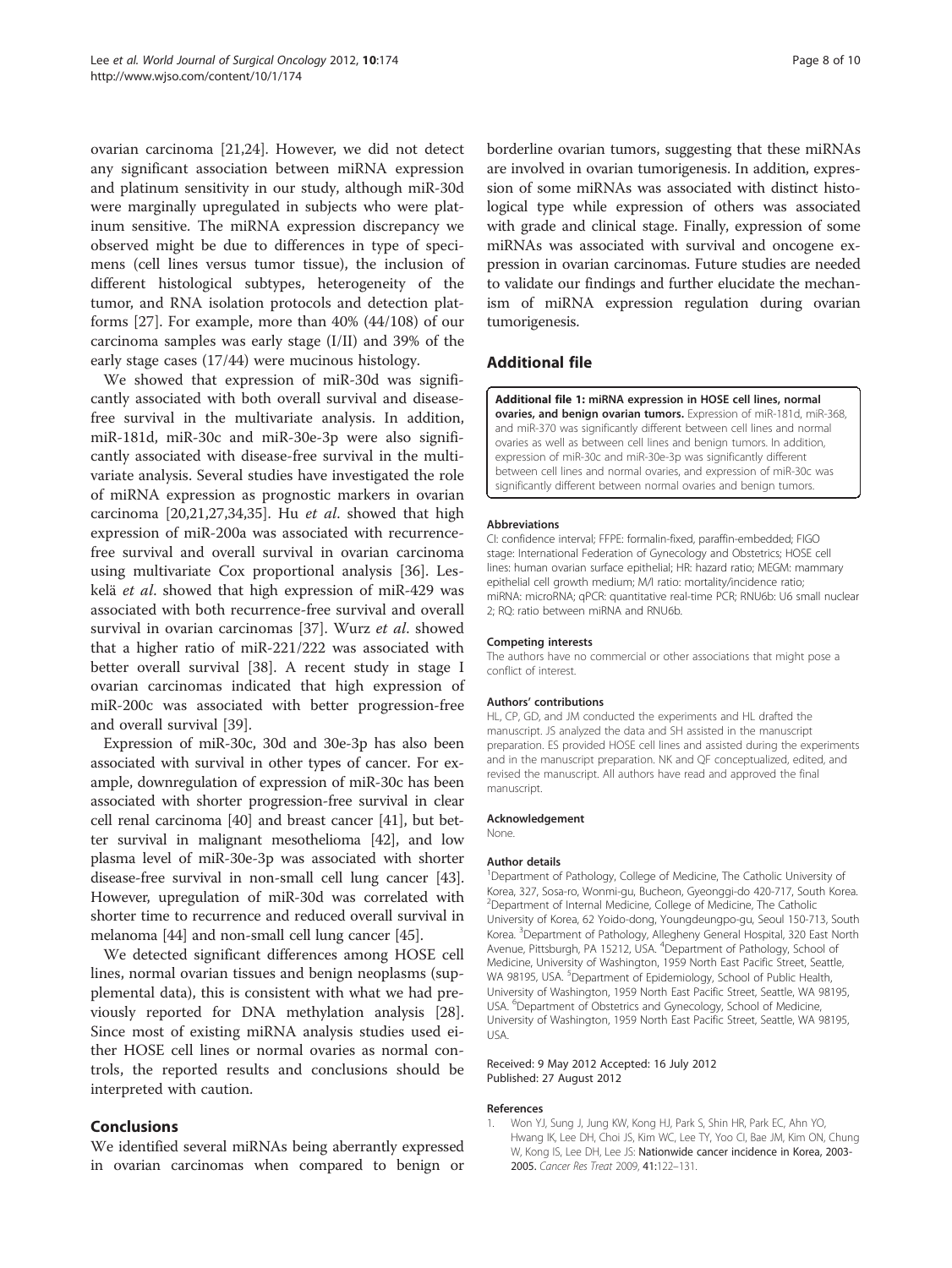- <span id="page-8-0"></span>2. Coticchia CM, Yang J, Moses MA: Ovarian cancer biomarkers: current options and future promise. J Natl Compr Canc Netw 2008, 6:795–802.
- 3. Kurman RJ: In Blaustein's pathology of the female genital tract. 5th edition. Edited by Kurman RJ. New York: Springer-Verlag; 2002:805.
- 4. Zhang W, Dahlberg JE, Tam W: MicroRNAs in tumorigenesis: a primer. Am J Pathol 2007, 171:728–738.
- 5. Corney DC, Nikitin AY: MicroRNA and ovarian cancer. Histol Histopathol 2008, 23:1161–1169.
- 6. Zhang L, Volinia S, Bonome T, Calin GA, Greshock J, Yang N, Liu CG, Giannakakis A, Alexiou P, Hasegawa K, Johnstone CN, Megraw MS, Adams S, Lassus H, Huang J, Kaur S, Liang S, Sethupathy P, Leminen A, Simossis VA, Sandaltzopoulos R, Naomoto Y, Katsaros D, Gimotty PA, DeMichele A, Huang Q, Bützow R, Rustgi AK, Weber BL, Birrer MJ, et al: Genomic and epigenetic alterations deregulate microRNA expression in human epithelial ovarian cancer. Proc Natl Acad Sci USA 2008, 105:7004–7009.
- 7. Flavin RJ, Smyth PC, Finn SP, Laios A, O'Toole SA, Barrett C, Ring M, Denning KM, Li J, Aherne ST, Aziz NA, Alhadi A, Sheppard BL, Loda M, Martin C, Sheils OM, O'Leary JJ: Altered eIF6 and Dicer expression is associated with clinicopathological features in ovarian serous carcinoma patients. Mod Pathol 2008, 21:676–684.
- 8. Giannakakis A, Coukos G, Hatzigeorgiou A, Sandaltzopoulos R, Zhang L: miRNA genetic alterations in human cancers. Expert Opin Biol Ther 2007, 7:1375–1386.
- Yang N, Coukos G, Zhang L: MicroRNA epigenetic alterations in human cancer: one step forward in diagnosis and treatment. Int J Cancer 2008, 122:963–968.
- 10. Slack FJ, Weidhaas JB: MicroRNA in cancer prognosis. N Engl J Med 2008, 359:2720–2722.
- 11. Hede K: Small RNAs are raising big expectations. J Natl Cancer Inst 2009, 101:840–841.
- 12. Deng S, Calin GA, Croce CM, Coukos G, Zhang L: Mechanisms of microRNA deregulation in human cancer. Cell Cycle 2008, 7:2643–2646.
- 13. Resnick KE, Alder H, Hagan JP, Richardson DL, Croce CM, Cohn DE: The detection of differentially expressed microRNAs from the serum of ovarian cancer patients using a novel real-time PCR platform. Gynecol Oncol 2009, 112:55–59.
- 14. Yu SL, Chen HY, Chang GC, Chen CY, Chen HW, Singh S, Cheng CL, Yu CJ, Lee YC, Chen HS, Su TJ, Chiang CC, Li HN, Hong QS, Su HY, Chen CC, Chen WJ, Liu CC, Chan WK, Chen WJ, Li KC, Chen JJ, Yang PC: MicroRNA signature predicts survival and relapse in lung cancer. Cancer Cell 2008, 13:48–57.
- 15. Gallagher MF, Flavin RJ, Elbaruni SA, McInerney JK, Smyth PC, Salley YM, Vencken SF, O'Toole SA, Laios A, Lee MY, Denning K, Li J, Aherne ST, Lao KQ, Martin CM, Sheils OM, O'Leary JJ: Regulation of microRNA biosynthesis and expression in 2102Ep embryonal carcinoma stem cells is mirrored in ovarian serous adenocarcinoma patients. J Ovarian Res 2009, 2:19.
- 16. Iorio MV, Visone R, Di Leva G, Donati V, Petrocca F, Casalini P, Taccioli C, Volinia S, Liu CG, Alder H, Calin GA, Ménard S, Croce CM: MicroRNA signatures in human ovarian cancer. Cancer Res 2007, 67:8699–8707.
- 17. Yang H, Kong W, He L, Zhao JJ, O'Donnell JD, Wang J, Wenham RM, Coppola D, Kruk PA, Nicosia SV, Cheng JQ: MicroRNA expression profiling inhuman ovarian cancer: miR-214 induces cell survival and cisplatin resistance by targeting PTEN. Cancer Res 2008, 68:425–433.
- 18. Dahiya N, Sherman-Baust CA, Wang TL, Davidson B, Shih IM, Zhang Y, Wood W 3rd, Becker KG, Morin PJ: MicroRNA expression and identification of putative miRNA targets in ovarian cancer. PLoS One 2008, 3:e2436.
- 19. Wyman SK, Parkin RK, Mitchell PS, Fritz BR, O'Briant K, Godwin AK, Urban N, Drescher CW, Knudsen BS, Tewari M: Repertoire of microRNAs in epithelial ovarian cancer as determined by next generation sequencing of small RNA cDNA libraries. PLoS One 2009, 4:e5311.
- 20. Nam EJ, Yoon H, Kim SW, Kim H, Kim YT, Kim JH, Kim JW, Kim S: MicroRNA expression profiles in serous ovarian carcinoma. Clin Cancer Res 2008, 14:2690–2695.
- 21. Eitan R, Kushnir M, Lithwick-Yanai G, David MB, Hoshen M, Glezerman M, Hod M, Sabah G, Rosenwald S, Levavi H: Tumor microRNA expression patterns associated with resistance to platinum based chemotherapy and survival in ovarian cancer patients. Gynecol Oncol 2009, 114:253–259.
- 22. Boren T, Xiong Y, Hakam A, Wenham R, Apte S, Chan G, Kamath SG, Chen DT, Dressman H, Lancaster JM: MicroRNAs and their target messenger RNAs associated with ovarian cancer response to chemotherapy. Gynecol Oncol 2009, 113:249–255.
- 23. Sorrentino A, Liu CG, Addario A, Peschle C, Scambia G, Ferlini C: Role of microRNAs in drug-resistant ovarian cancer cells. Gynecol Oncol 2008, 111:478–486.
- 24. Yang N, Kaur S, Volinia S, Greshock J, Lassus H, Hasegawa K, Liang S, Leminen A, Deng S, Smith L, Johnstone CN, Chen XM, Liu CG, Huang Q, Katsaros D, Calin GA, Weber BL, Bützow R, Croce CM, Coukos G, Zhang L: MicroRNA microarray identifies Let-7i as a novel biomarker and therapeutic target in human epithelial ovarian cancer. Cancer Res 2008, 68:10307–10314.
- 25. Lee CH, Subramanian S, Beck AH, Espinosa I, Senz J, Zhu SX, Huntsman D, van de Rijn M, Gilks CB: MicroRNA profiling of BRCA1/2 mutation-carrying and non-mutation-carrying high-grade serous carcinomas of ovary. PLoS One 2009, 4:e7314.
- 26. Laios A, O'Toole S, Flavin R, Martin C, Kelly L, Ring M, Finn SP, Barrett C, Loda M, Gleeson N, D'Arcy T, McGuinness E, Sheils O, Sheppard B, O' Leary J: Potential role of miR-9 and miR-223 in recurrent ovarian cancer. Mol Cancer 2008, 7:35.
- 27. van Jaarsveld MTM, Jozien H, Els MJJB, Erik ACW: MicroRNAs in ovarian cancer biology and therapy resistance. Int J Biochem Cell Biol 2010, 42:1282–1290.
- 28. Feng Q, Deftereos G, Hawes SE, Stern JE, Willner JB, Swisher EM, Xi L, Drescher C, Urban N, Kiviat N: DNA hypermethylation, Her-2/neu overexpression and p53 mutations in ovarian carcinoma. Gynecol Oncol 2008, 111:320–329.
- 29. Wolff AC, Hammond ME, Schwartz JN, Hagerty KL, Allred DC, Cote RJ, Dowsett M, Fitzgibbons PL, Hanna WM, Langer A, McShane LM, Paik S, Pegram MD, Perez EA, Press MF, Rhodes A, Sturgeon C, Taube SE, Tubbs R, Vance GH, van de Vijver M, Wheeler TM, Hayes DF: American Society of Clinical Oncology/College of American Pathologists guideline recommendations for human epidermal growth factor receptor 2 testing in breast cancer. J Clin Oncol 2007, 25:118–145.
- 30. Lowery AJ, Miller N, Devaney A, McNeill RE, Davoren PA, Lemetre C, Benes V, Schmidt S, Blake J, Ball G, Kerin MJ: MicroRNA signatures predict oestrogen receptor, progesterone receptor and Her2/neu receptor status in breast cancer. Breast Cancer Res 2009, 11:R27.
- 31. Huang TH, Wu F, Loeb GB, Hsu R, Heidersbach A, Brincat A, Horiuchi D, Lebbink RJ, Mo YY, Goga A, McManus MT: Up-regulation of miR-21 by Her2/neu signaling promotes cell invasion. J Biol Chem 2009, 284:18515–18524.
- 32. Miller TE, Ghoshal K, Ramaswamy B, Roy S, Datta J, Shapiro CL, Jacob S, Majumder S: MicroRNA-221/222 confers tamoxifen resistance in breast cancer by targeting p27Kip1. J Biol Chem 2008, 283:29897–29903.
- 33. Fujimura M, Katsumata N, Tsuda H, Uchi N, Miyazaki S, Hidaka T, Sakai M, Saito S: HER2 is frequently over-expressed in ovarian clear cell adenocarcinoma: possible novel treatment modality using recombinant monoclonal antibody against HER2, trastuzumab. Jpn J Cancer Res 2002, 93:1250–1257.
- 34. Flavin R, Smyth P, Barrett C, Russell S, Wen H, Wei J, Laios A, O'Toole S, Ring M, Denning K, Li J, Aherne S, Sammarae D, Aziz NA, Alhadi A, Finn SP, Loda M, B S, Sheils O, O'Leary JJ: miR-29b expression is associated with diseasefree survival in patients with ovarian serous carcinoma. Int J Gynecol Cancer 2009, 19:641–647.
- 35. Shih KK, Qin LX, Tanner EJ, Zhou Q, Bisogna M, Dao F, Olvera N, Viale A, Barakat RR, Levine DA: A microRNA survival signature (MiSS) for advanced ovarian cancer. Gynecol Oncol 2011, 121:444–450.
- 36. Hu X, Macdonald DM, Huettner PC, Feng Z, El Naqa IM, Schwarz JK, Mutch DG, Grigsby PW, Powell SN, Wang X: A miR-200 microRNA cluster as prognostic marker in advanced ovarian cancer. Gynecol Oncol 2009, 114:457–464.
- 37. Leskelä S, Leandro-García LJ, Mendiola M, Barriuso J, Inglada-Pérez L, Muñoz I, Martínez-Delgado B, Redondo A, de Santiago J, Robledo M, Hardisson D, Rodríguez-Antona C: The miR-200 family controls beta-tubulin III expression and is associated with paclitaxel-based treatment response and progression-free survival in ovarian cancer patients. Endocr Relat Cancer 2010, 18:85–95.
- 38. Wurz K, Garcia RL, Goff BA, Mitchell PS, Lee JH, Tewari M, Swisher EM: MiR-221 and MiR-222 alterations in sporadic ovarian carcinoma: Relationship to CDKN1B, CDKNIC and overall survival. Genes Chromosomes Cancer 2010, 49:577–584.
- 39. Marchini S, Cavalieri D, Fruscio R, Calura E, Garavaglia D, Nerini IF, Mangioni C, Cattoretti G, Clivio L, Beltrame L, Katsaros D, Scarampi L, Menato G,